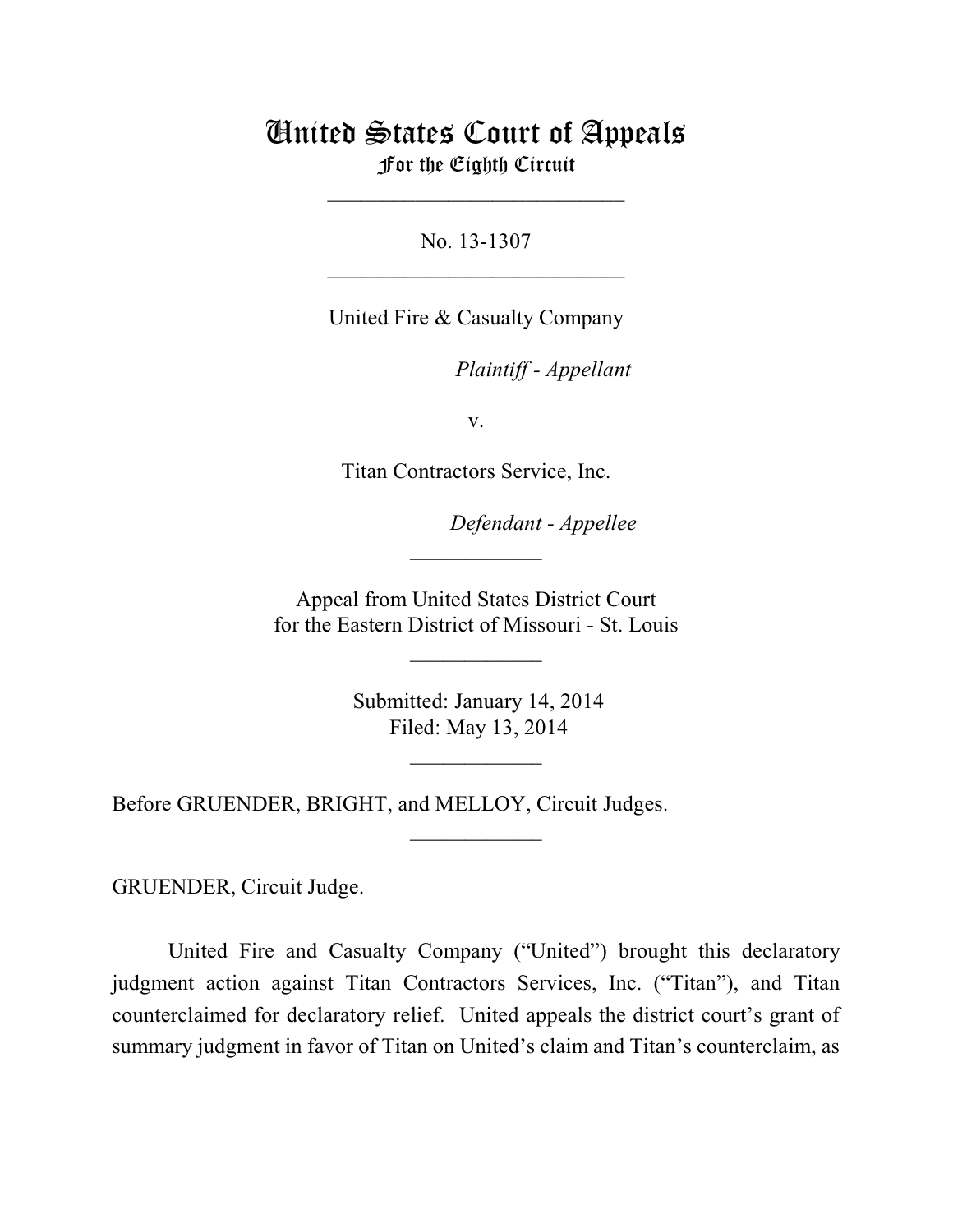well as the district court's denial of United's motion for summary judgment. For the reasons discussed below, we vacate and remand.

## **I. Background**

Titan provides construction-cleanup services, including cleaning and sealing concrete floors. At all relevant times, Titan was insured under a commercial general liability insurance policy provided by United. The policy excluded from coverage "'[b]odily injury' or 'property damage' which would not have occurred in whole or part but for the actual, alleged or threatened discharge, dispersal, seepage, migration, release or escape of 'pollutants' at any time." The policy defines "pollutant" as "any solid, liquid, gaseous or thermal irritant or contaminant, including smoke, vapor, soot, fumes, acids, alkalis, chemicals and waste." This provision, typically denominated the "absolute pollution exclusion," appears in many commercial general liability insurance policies. *See* William P. Shelley & Richard C. Mason, *Application of the Absolute Pollution Exclusion to Toxic Tort Claims: Will Courts Choose Policy Construction or Deconstruction?*, 33 Tort & Ins. L.J. 749, 752-53 & n.13 (1998).

In March 2009, three women brought negligence claims against Titan in Illinois state court. They alleged that on April 20, 2007, Titan applied TIAH, an acrylic concrete sealant, to the floor in a portion of the office park in which they worked. Because Titan failed to ventilate its worksite properly, the TIAH infiltrated the women's office. They were exposed to TIAH and developed significant physical ailments, including acute chemically-induced asthma and vocal cord dysfunction.

Titan gave notice and tendered defense of the lawsuit to United pursuant to the policy. United commenced defense of Titan against the negligence claims subject to a reservation of rights. United then filed this action seeking a declaration that it did not owe a duty to defend or indemnify Titan against the pending state-court lawsuit because the policy's absolute pollution exclusion barred coverage for the claims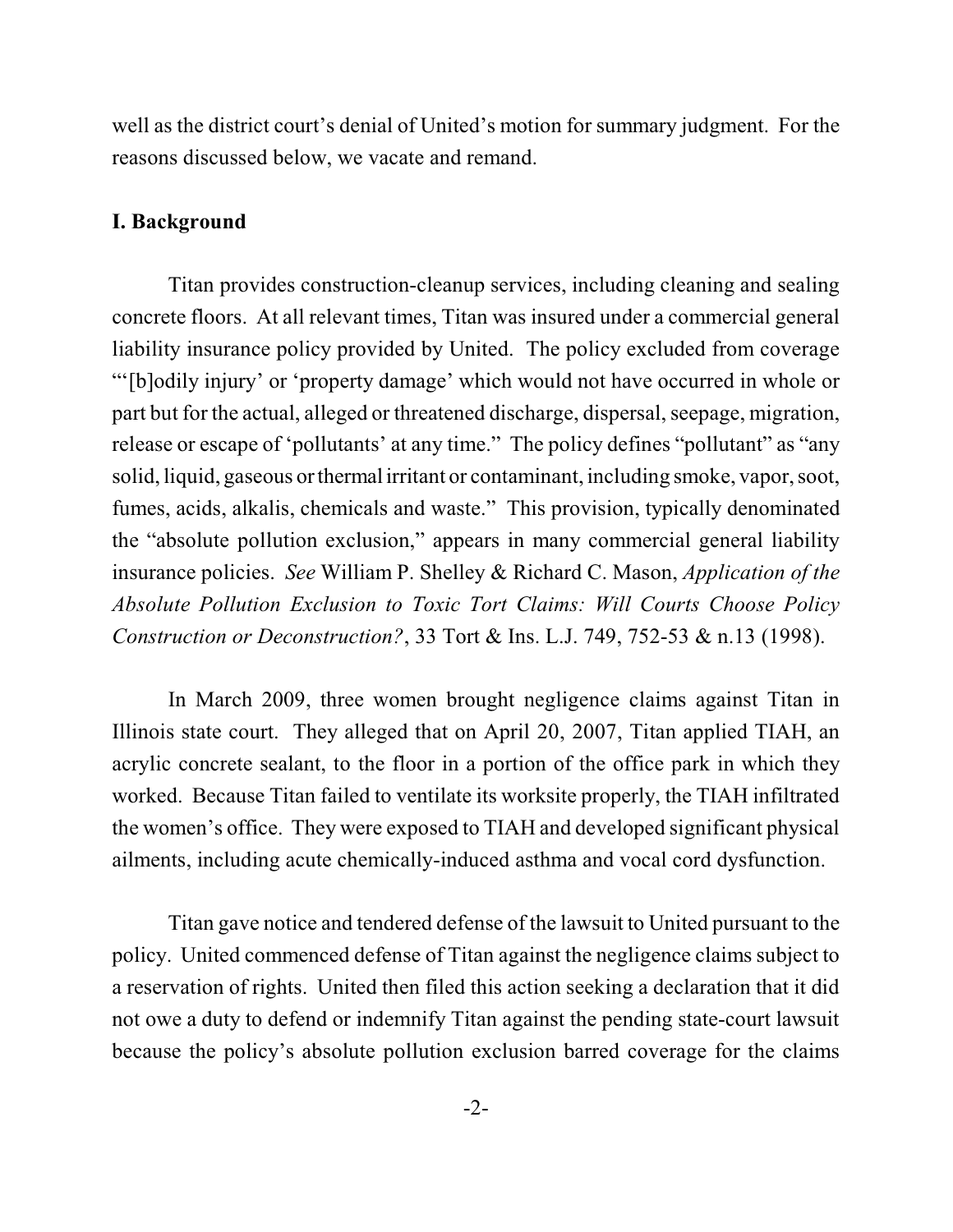raised in the lawsuit. United also sought recovery of the costs it had expended thus far defending the state-court lawsuit. Titan counterclaimed, seeking a declaration that United owes duties to defend and indemnify it against the state-court lawsuit. The parties filed cross-motions for summary judgment. The district court granted Titan's motion and denied United's, entering a judgment declaring that United owes a duty to defend and indemnify Titan against the state-court lawsuit. The district court reasoned that TIAH did not constitute a "pollutant" and, thus, that the absolute pollution exclusion did not apply to exclude coverage for the claims raised in the state-court lawsuit. United timely appealed both the grant of summary judgment in favor of Titan and the denial of its own motion for summary judgment.

## **II. Discussion**

We review both the district court's grant of summary judgment and its interpretation of the insurance policy *de novo*. *Bethel v. Darwin Select Ins. Co.*, 735 F.3d 1035, 1038 (8th Cir. 2013). Summary judgment is proper only if "there is no genuine dispute as to any material fact and the movant is entitled to judgment as a matter of law." Fed. R. Civ. P. 56(a). The parties agree that Missouri substantive law governs this diversity action. As such, "we are bound by the decisions of the Supreme Court of Missouri. If the Supreme Court of Missouri has not addressed an issue, we must predict how the court would rule, and we follow decisions from the intermediate state courts when they are the best evidence of Missouri law." *Dannix Painting, LLC v. Sherwin-Williams Co.*, 732 F.3d 902, 905 (8th Cir. 2013) (quoting *Kingman v. Dillard's Inc.*, 643 F.3d 607, 615 (8th Cir. 2011)).

Under Missouri law, an insurer owes a duty to defend its insured whenever the complaint in the underlying lawsuit "alleges facts that give rise to a claim potentially within the policy's coverage." *McCormack Baron Mgmt. Servs., Inc. v. Am. Guar. & Liab. Ins. Co.*, 989 S.W.2d 168, 170 (Mo. banc 1999). "The duty to defend is determined by comparing the language of the insurance policy with the allegations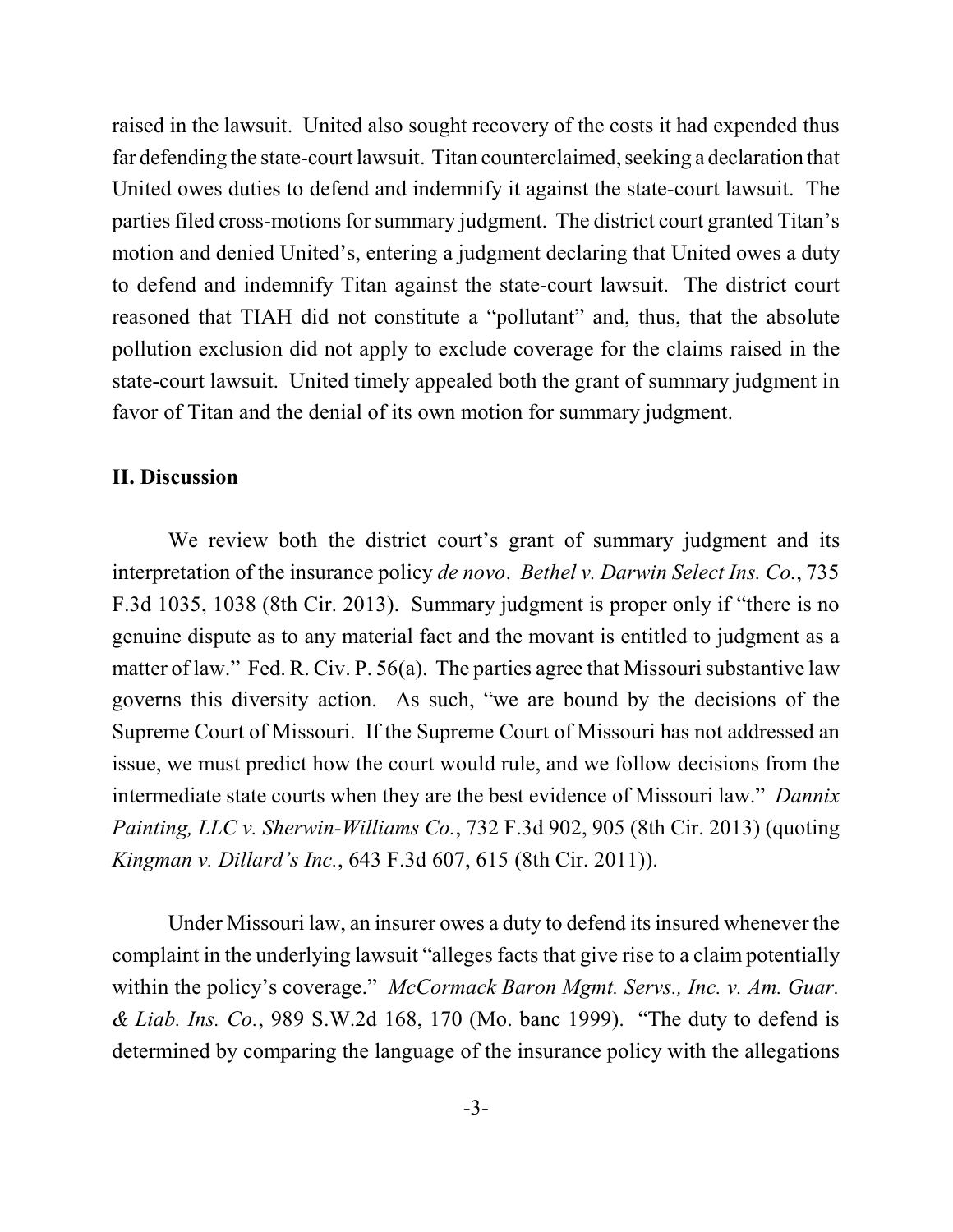in the [underlying] complaint." *Id.* The parties agree that the claims raised in the state-court lawsuit fall within the general inclusionary terms of the policy. So here, United owes Titan a duty to defend so long asthose claims potentially fall outside the scope of the absolute pollution exclusion. Because an insurer's duty to defend is broader than its duty to indemnify, *id.*, if United owes no duty to defend, it likewise owes no duty to indemnify, *Trainwreck West Inc. v. Burlington Ins. Co.*, 235 S.W.3d 33, 44 (Mo. Ct. App. 2007).

The interpretation of an insurance policy is a question of law. *Schmitz v. Great Am. Assurance Co.*, 337 S.W.3d 700, 705 (Mo. banc 2011). If the policy language is unambiguous, "the contract will be enforced as written." *Rice v. Shelter Mut. Ins. Co.*, 301 S.W.3d 43, 47 (Mo. banc 2009) (quotation omitted). But if the policy language is ambiguous, it will be construed against the insurer. *Id.* "An ambiguity exists when there is duplicity, indistinctness, or uncertainty in the meaning of the language in the policy. Language is ambiguous if it is reasonably open to different constructions." *Jones v. Mid-Century Ins. Co.*, 287 S.W.3d 687, 690 (Mo. banc 2009) (quotation omitted). When interpreting insurance policies, Missouri courts "appl[y] the meaning [that] would be attached [to the policy] by an ordinary person of average understanding if purchasing insurance." *Burns v. Smith*, 303 S.W.3d 505, 509 (Mo. banc 2010) (quotation omitted).

This case turns, then, on whether an ordinary person of average understanding purchasing the policywould consider TIAH to fall unambiguouslywithin the policy's definition of "pollutant." We conclude that she would. The policy defines "pollutant" to include an "irritant," but it does not define the latter term. When a term "is not defined in the policy, . . . it is necessary to use the ordinary meaning of the word, asset forth in the dictionary." *Schmitz*, 337 S.W.3d at 708;*see also Burns*, 303 S.W.3d at 512 n.5 ("This Court looked to the dictionary definition . . . to determine what the ordinary layperson would interpret as the meaning of that word."). An irritant is "something that irritates," that is, that "produce[s] irritation." Webster's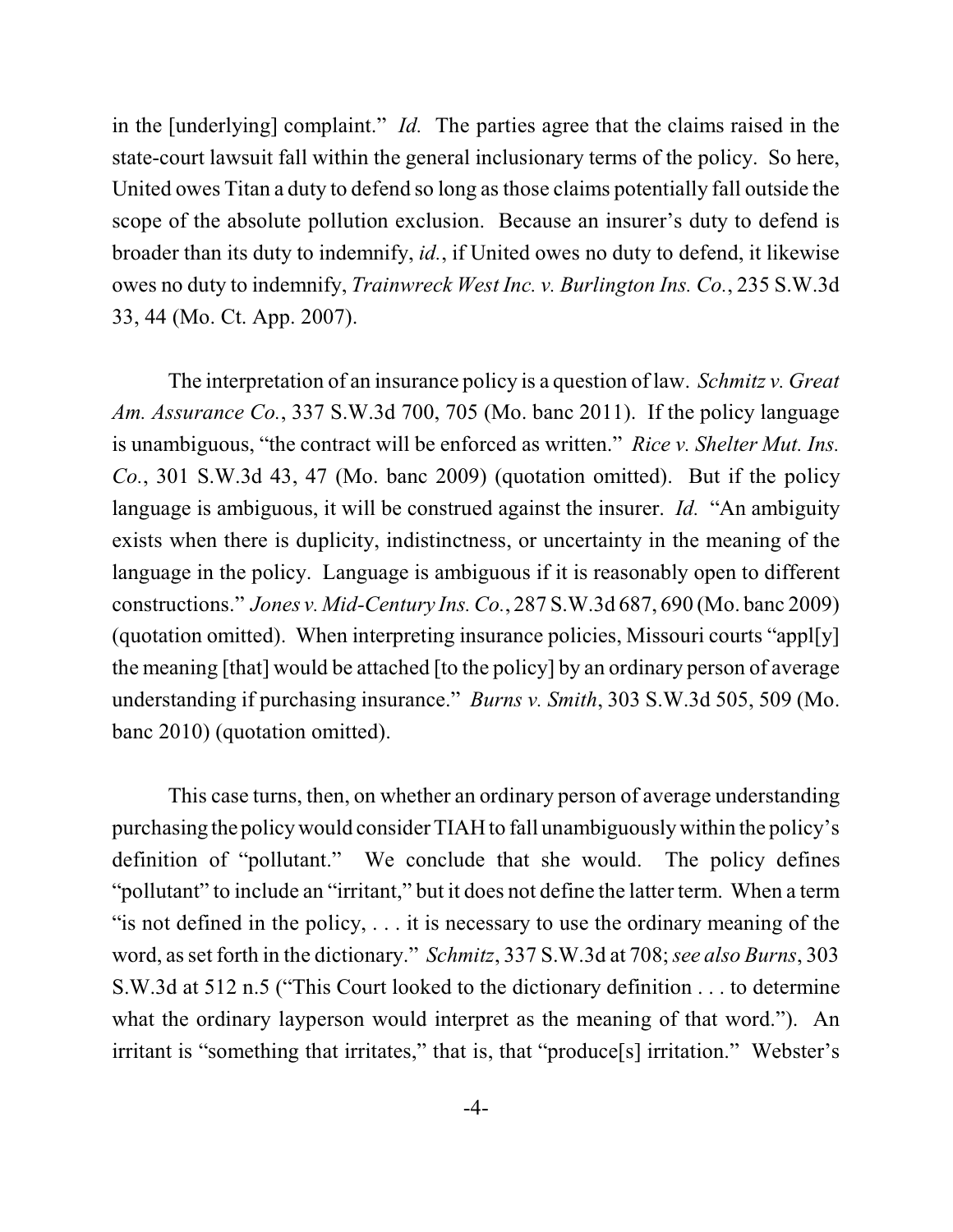Third New International Dictionary 1197 (2002). There can be little doubt that TIAH falls within that definition. TIAH's material safety data sheet<sup>1</sup> warns that the substance "may produce irritation to the nose, throat, respiratory tract, and other mucous membranes"; may be "irritating" to the eyes and skin; is "toxic"; and can cause serious injury, including "permanent brain and nervous system damage." Similarly, promotional materials from TIAH's manufacturer caution that TIAH can "cause irritation of the eyes and/or skin" and that TIAH vapors might "result in transient central nervous systemdepression." This evidence shows clearly that TIAH produces irritation. An ordinary insurance purchaser would conclude from this that TIAH constitutes an irritant and, in turn, a pollutant under the absolute pollution exclusion. That conclusion is buttressed by the fact that the federal Clean Air Act classifies xylene, one of TIAH's constituent chemicals, as a "pollutant." *See* 42 U.S.C. § 7412(b)(1). While perhaps not dispositive, federal statutory classification of a substance as a pollutant can put an insurance purchaser on notice that the substance might trigger the absolute pollution exclusion. *See Porterfield v. Audubon Indem. Co.*, 856 So.2d 789, 805 (Ala. 2002); *Quadrant Corp. v. Am. States Ins. Co.*, 110 P.3d 733, 741-42 (Wash. 2005). Thus, TIAH unambiguously constitutes a pollutant under the absolute pollution exclusion.

Titan does not seriously contest the foregoing analysis but instead contends that such strict fidelity to the policy's text conflicts with the Missouri Court of Appeals's decision in *Hocker Oil Co. v. Barker-Phillips-Jackson, Inc.*, 997 S.W.2d 510 (Mo. Ct. App. 1999). In *Hocker Oil*, 2,000 gallons of gasoline leaked from the insured's gas station onto adjacent property. *Id.* at 512. The court found it to be ambiguous whether gasoline constituted a pollutant under the insurance policy's pollution exclusion and thus construed the provision against the insurer. *Id.* at 518.

<sup>&</sup>lt;sup>1</sup>Federal law requires manufacturers to furnish material safety data sheets identifying the potential risks of all "hazardous chemicals" that they produce or import. 29 C.F.R. § 1910.1200(g). Similarly, employers must "have a safety data sheet in the workplace for each hazardous chemical [that] they use." *Id.*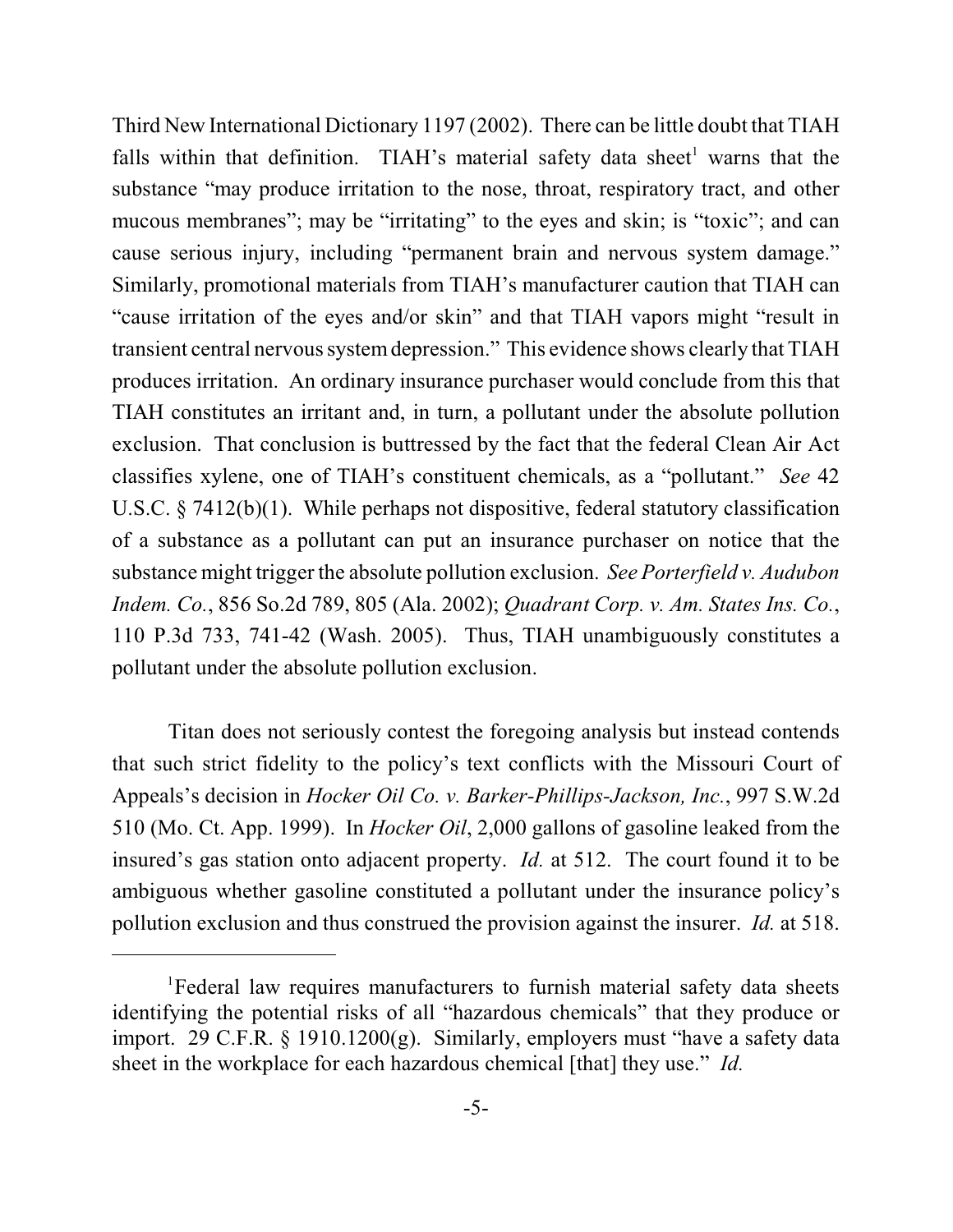The insurer had issued the policy through its "Gasoline Department," *id.* at 515, and the insured's business consisted entirely of operating gas stations, *id.* at 514. The court observed that "it would be an oddity for an insurance company to sell a liability policy to a gas station that would specifically exclude that insured's major source of liability." *Id.* at 518. As such, the insured reasonably could have concluded that gasoline was a "product it sells" rather than a pollutant. *Id.* Titan seeks to analogize this case to *Hocker Oil*, claiming that TIAH is a "product it sells" and thus that it reasonably could conclude that TIAH is not a pollutant.

We reject Titan's reliance on *Hocker Oil* for two reasons. First, we doubt that the Supreme Court of Missouri would apply *Hocker Oil* in the manner urged by Titan. As we recently observed, *Hocker Oil*'s approach "was a minority position when adopted, has been almost uniformly rejected by appellate courts in other jurisdictions, and has not since been cited or referred to favorably by the Supreme Court of Missouri." *Doe Run. Res. Corp. v. Lexington Ins. Co.*, 719 F.3d 868, 875 (8th Cir. 2013) (applying Missouri law and rejecting insured's reliance on *Hocker Oil*). Indeed, not even Missouri's intermediate appellate courts have relied on this aspect of *Hocker Oil* in the fifteen years since the case was decided. This should come as no surprise, since *Hocker Oil* seems out of step with Missouri's deeply-entrenched rule that a court "may not 'create an ambiguity in order to distort the language of an unambiguous policy, or, in order to enforce a particular construction which it might feel is more appropriate.'" *Id.* at 875-76 (quoting *Rodriguez v. Gen. Accident Ins. Co.*, 808 S.W.2d 379, 382 (Mo. banc 1991)). Thus, we do not find *Hocker Oil* probative of how the Supreme Court of Missouri would decide this case.

Second, even if *Hocker Oil* were to represent the best evidence of Missouri law, its unique facts differ substantially from those presented here. The insured in *Hocker Oil* purchased its insurance from the insurer's "Gasoline Department," and, as a gas station operator, nearly all of its liability risk related in some way to gasoline. Under those circumstances, a reasonable insurance purchaser might be surprised to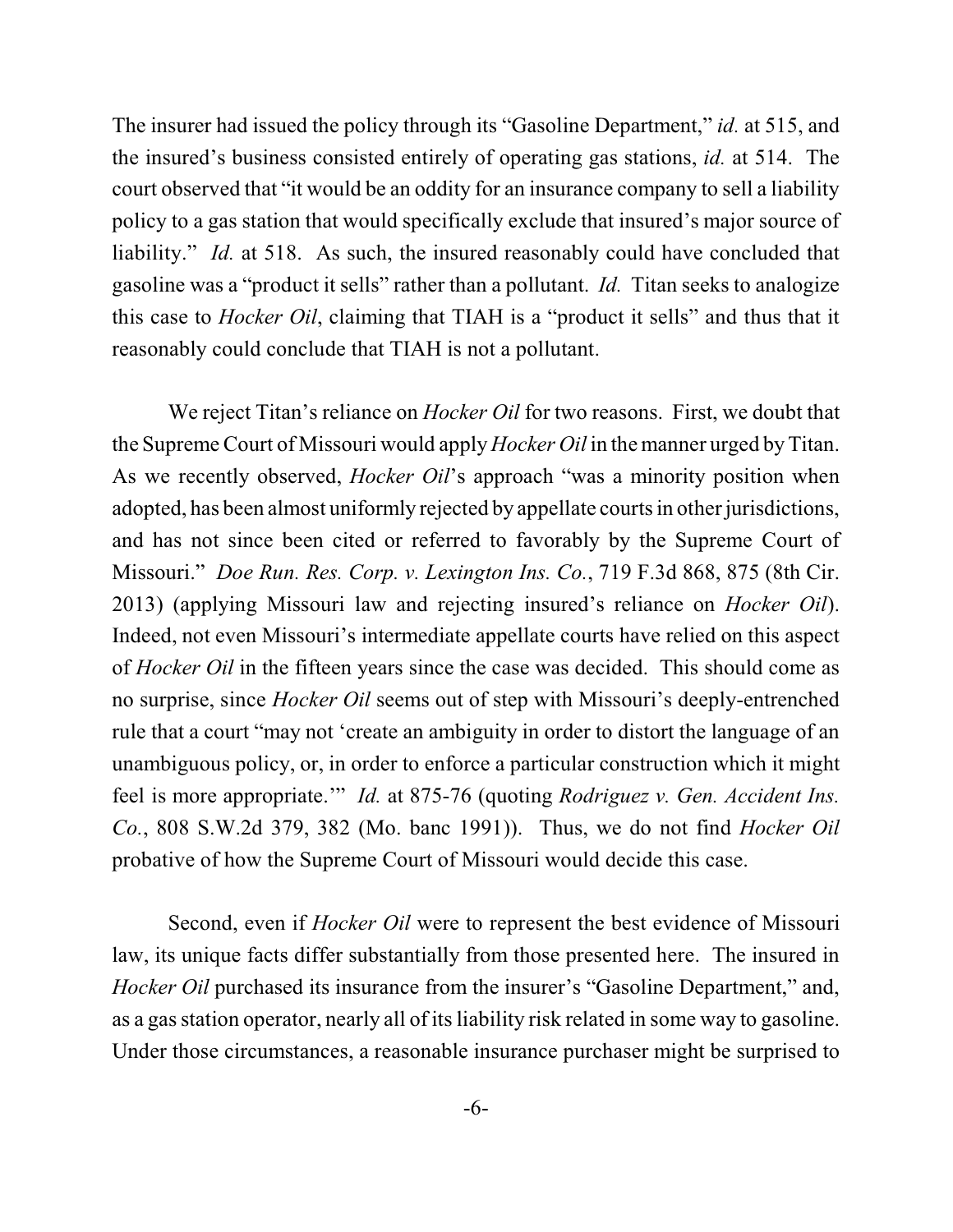discover that its policy excludes categorically all harm arising out of the release of gasoline. For this reason, "the court in *Hocker Oil* expressly limited its holding to gasoline." *Doe Run*, 719 F.3d at 874. In contrast, sealing concrete floors represents only a portion—perhaps twenty-five percent—of Titan's business, and Titan uses a number of concrete sealants other than TIAH. Titan faces a wide range of liability risks unrelated to TIAH, and many of those risks would fall within the policy's coverage. Thus, we do not believe that *Hocker Oil* would obligate usto cast aside the unambiguous text of the policy.<sup>2</sup>

We are mindful of the concern that an unbounded pollution exclusion could swallow up the inclusionary provisions of a policy. *See Pipefitters Welfare Edu. Fund v. Westchester Fire Ins. Co.*, 976 F.2d 1037, 1043 (7th Cir. 1992). But the text of the exclusion imposes limitations on its own scope separate from the definition of pollutant. For example, the absolute pollution exclusion applies only to harm caused by the "discharge, dispersal, seepage, migration, release or escape" of a pollutant. Thus, the exclusion will not apply, even in casesinvolving a pollutant, if the pollutant did not propagate in one of these enumerated ways. *See, e.g.*, *Porterfield*, 856 So.2d at 805-06 (holding that, although lead paint constitutes a "pollutant," the absolute

Titan also cites *American National Property & Casualty Co. v. Wyatt*, 400 2 S.W.3d 417 (Mo. Ct. App. 2013), which held—relying almost exclusively on cases from other jurisdictions—that an ordinary insurance purchaser reasonably could conclude that "pollutant" includes only traditional environmental pollution. *Id.* at 426. Titan does not urge us to adopt this sweeping rule, which conflicts with several Missouri cases that have applied the absolute pollution exclusion to a wider range of substances. *See, e.g.*, *Heringer v. Am. Family Mut. Ins. Co.*, 140 S.W.3d 100, 105-06 (Mo. Ct. App. 2004) (expressly rejecting the argument that "pollutant" is limited to traditional environmental pollution); *Boulevard Inv. Co. v. Capitol Indem. Corp.*, 27 S.W.3d 856, 858 (Mo. Ct. App. 2000) (holding that kitchen grease constituted pollutant). Given its limited consideration of Missouri case law and its failure even to address contrary authority such as *Heringer* and *Boulevard*, we do not find *Wyatt* especially instructive as to how the Supreme Court of Missouri would decide this case.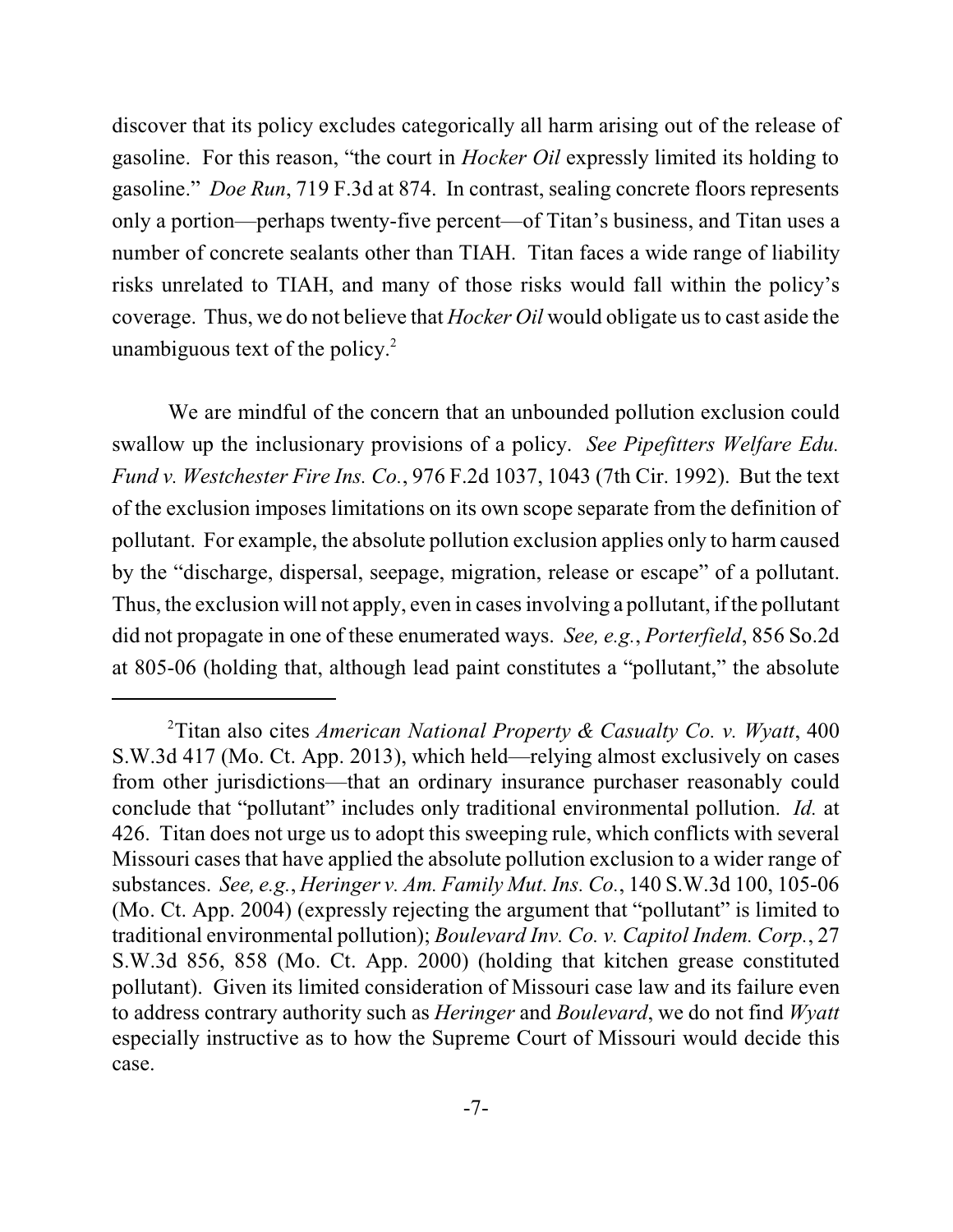pollution exclusion did not apply because flaking of lead paint from walls did not constitute "discharge"); *cf.* 9 Couch on Insurance § 127:9 (3d ed. 2013) (collecting cases). So "if a child were injured because he drank from a bottle of . . . [a] household product, even if that product properly could be classified as a 'pollutant,' the injury would not be covered by the pollution exclusion because the pollutant was not disseminated by one of the prescribed methods." *Lefrak Org., Inc. v. Chubb Custom Ins. Co.*, 942 F. Supp. 949, 954 (S.D.N.Y. 1996). Similarly, textual analysis might also avert "absurd results," such as the speculation that the exclusion "would bar coverage for bodily injuries suffered by one who slips and falls on the spilled contents of a bottle of Drano." *Pipefitters*, 976 F.2d at 1043. As we have noted previously, the absolute pollution exclusion will not necessarily apply where the substance causing injury has the potential to irritate but has—like the Drano in the hypothetical—caused harm in a manner other than by irritating. *See Sargent Const. Co. v. State Auto Ins. Co.*, 23 F.3d 1324, 1327 (8th Cir. 1994) (applying Missouri law). $3$  We believe that these interpretive principles, grounded in the text of the policy, substantially limit the scope of the absolute pollution exclusion without deviating radically from its actual language.

Citing *Sargent Construction*, the dissent states that "this court has previously <sup>3</sup> concluded that identical language defining 'pollutant' is ambiguous." *Post* at 11. But "[t]he question of ambiguity cannot be viewed in the abstract. A particular word or phrase in any writing is ambiguous only with reference to some specific issue." *State ex rel. Mathewson v. Bd. of Election Comm'rs*, 841 S.W.2d 633, 635 (Mo. banc 1992). Thus, a particular policy provision may be ambiguous with respect to the factual situation presented by one claim but unambiguous as to another. *See State Farm Mut. Auto. Ins. Co. v. DeCaigney*, 927 S.W.2d 907, 909-10 (Mo. Ct. App. 1996). The "specific issue" presented in *Sargent Construction*—whether a substance constitutes an irritant when it causes harm other than by irritating—is wholly unrelated to the question presented here. Thus, *Sargent Construction* does not control whether the term "pollutant" is ambiguous as to the facts of this case.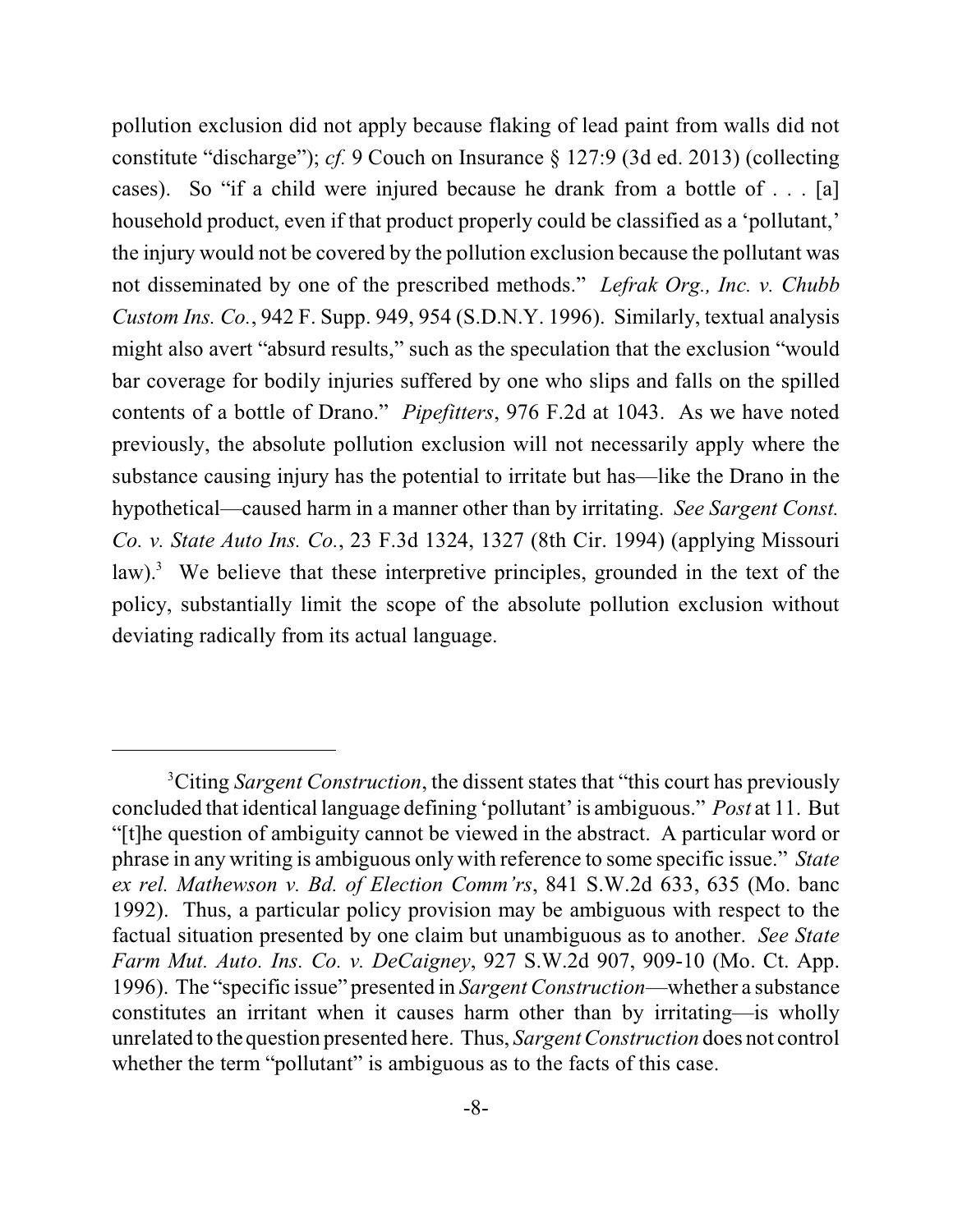We therefore conclude that TIAH unambiguously constitutes a pollutant under the absolute pollution exclusion. The district court rested its grant of summary judgment in favor of Titan exclusively on the ground that TIAH is not a pollutant, and Titan did not present any alternate grounds for affirming that decision. Accordingly, we vacate the district court's grant of summary judgment.

United also asks that we reverse the district court's denial of its summary judgment motion. Ordinarily, we cannot review the denial of a motion for summary judgment, because it does not constitute a final order. *Nyari v. Napolitano*, 562 F.3d 916, 922 (8th Cir. 2009); *see also* 28 U.S.C. § 1291. However, when a party appeals both the denial of its motion for summary judgment and the grant of summary judgment in favor of the appellee, we may review both orders and, if appropriate, direct the entry of summary judgment in favor of the appellant. *Nyari*, 562 F.3d at 922. Under such circumstances, the denial of summary judgment "merge<sup>[s]</sup> into" the final order granting summary judgment and thereby becomes reviewable. *Swaback v. Am. Info. Techs. Corp.*, 103 F.3d 535, 543 (7th Cir. 1996).

Because the district court premised its denial of United's motion for summary judgment exclusively on the erroneous conclusion that TIAH does not constitute a pollutant, we vacate the district court's order. However, we decline to direct the entry of summary judgment in favor of United. In addition to contesting whether TIAH constitutes a pollutant, Titan also argued to the district court that the complaint in the underlying state-court case did not allege the "discharge, dispersal, seepage, migration, release or escape" of TIAH. This contention, if correct, would render the absolute pollution exclusion inapplicable in this case. The district court did not reach this issue, and the parties have not addressed it on appeal. Because this argument raises complex factual and legal questions, we believe that "it would be beneficial for the district court to consider this issue in the first instance." *Loftness Specialized Farm Equip., Inc. v. Twiestmeyer*, 742 F.3d 845, 851 (8th Cir. 2014). Accordingly,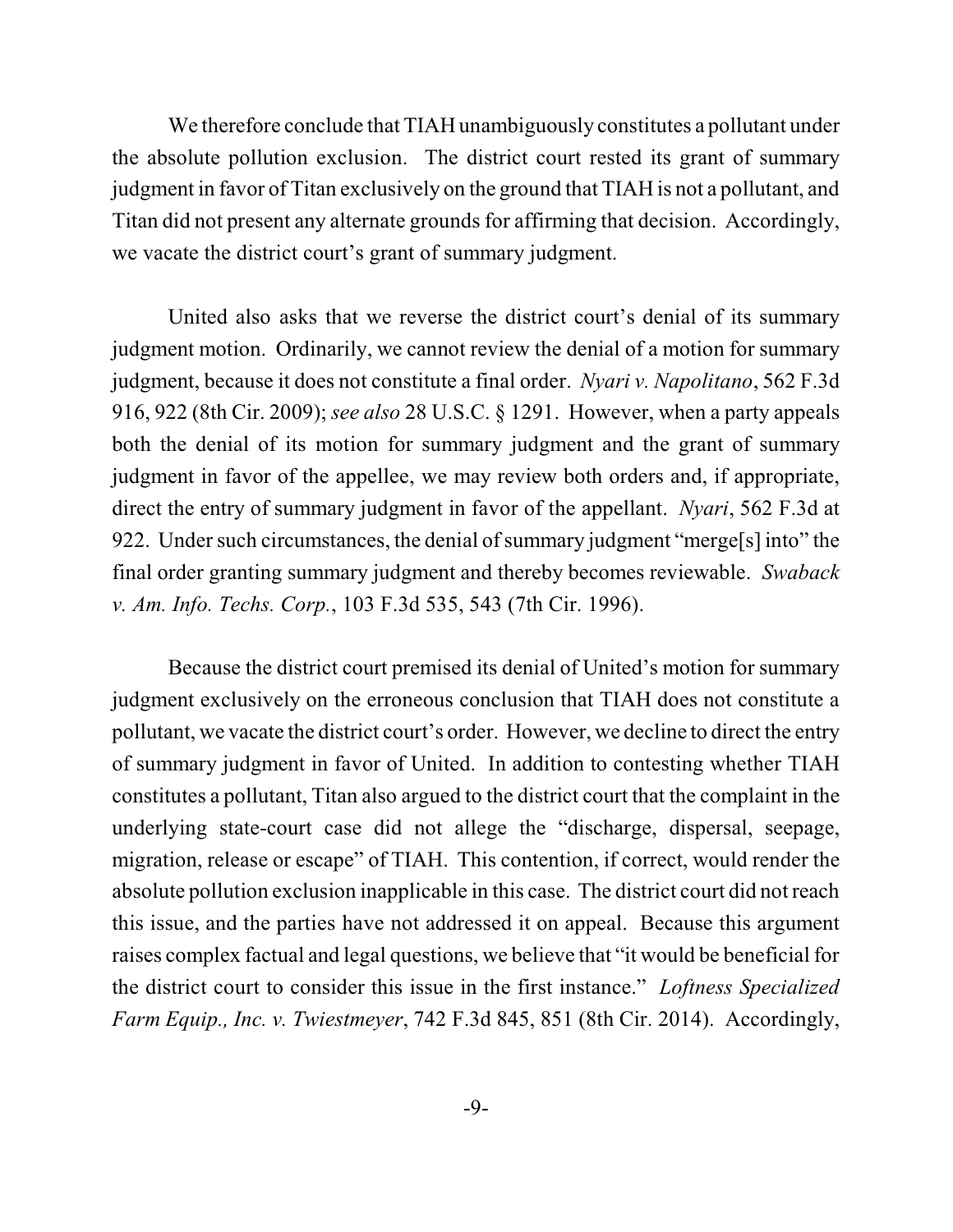we vacate the denial of United's motion for summary judgment and remand for further proceedings.

#### **III. Conclusion**

For the foregoing reasons, we vacate the district court's grant of summary judgment in favor of Titan and its denial of United's motion for summary judgment, and we remand this case to the district court for further proceedings consistent with this opinion.

## BRIGHT, Circuit Judge, dissenting.

I respectfully dissent. The district court correctly concluded that an ambiguity exists "in the policy language as it relates to Titan's allegedly negligent application of TIAH to seal the concrete floor."

Under Missouri law, ambiguity exists in an insurance policy "'when there is duplicity, indistinctness, or uncertainty in the meaning of the language in the policy" and "'[l]anguage is ambiguous if it is reasonably open to different constructions.'" *Daughhetee v. State Farm Mut. Auto. Ins. Co.*, 743 F.3d 1128, 1132 (8th Cir. 2014) (quoting *Burns v. Smith*, 303 S.W.3d 505, 509 (Mo. 2010) (en banc)). In construing the terms of an insurance policy, this court "must apply 'the meaning which would be attached by an ordinary person of average understanding if purchasing insurance.'" *Id.* (quoting *Seeck v. Geico Gen. Ins. Co.*, 212 S.W.3d 129, 132 (Mo. 2007) (en banc)). Additionally, under Missouri law, we strictly construe ambiguous policy exclusions and limitations against the insurer. *Capitol Indem. Corp. v. 1405 Assocs., Inc.*, 340 F.3d 547, 550 (8th Cir. 2003) (citing *Standard Artificial Limb, Inc. v. Allianz Ins. Co.*, 895 S.W.2d 205, 209 (Mo. Ct. App. 1995)); *Burns*, 303 S.W.3d at 509-10.